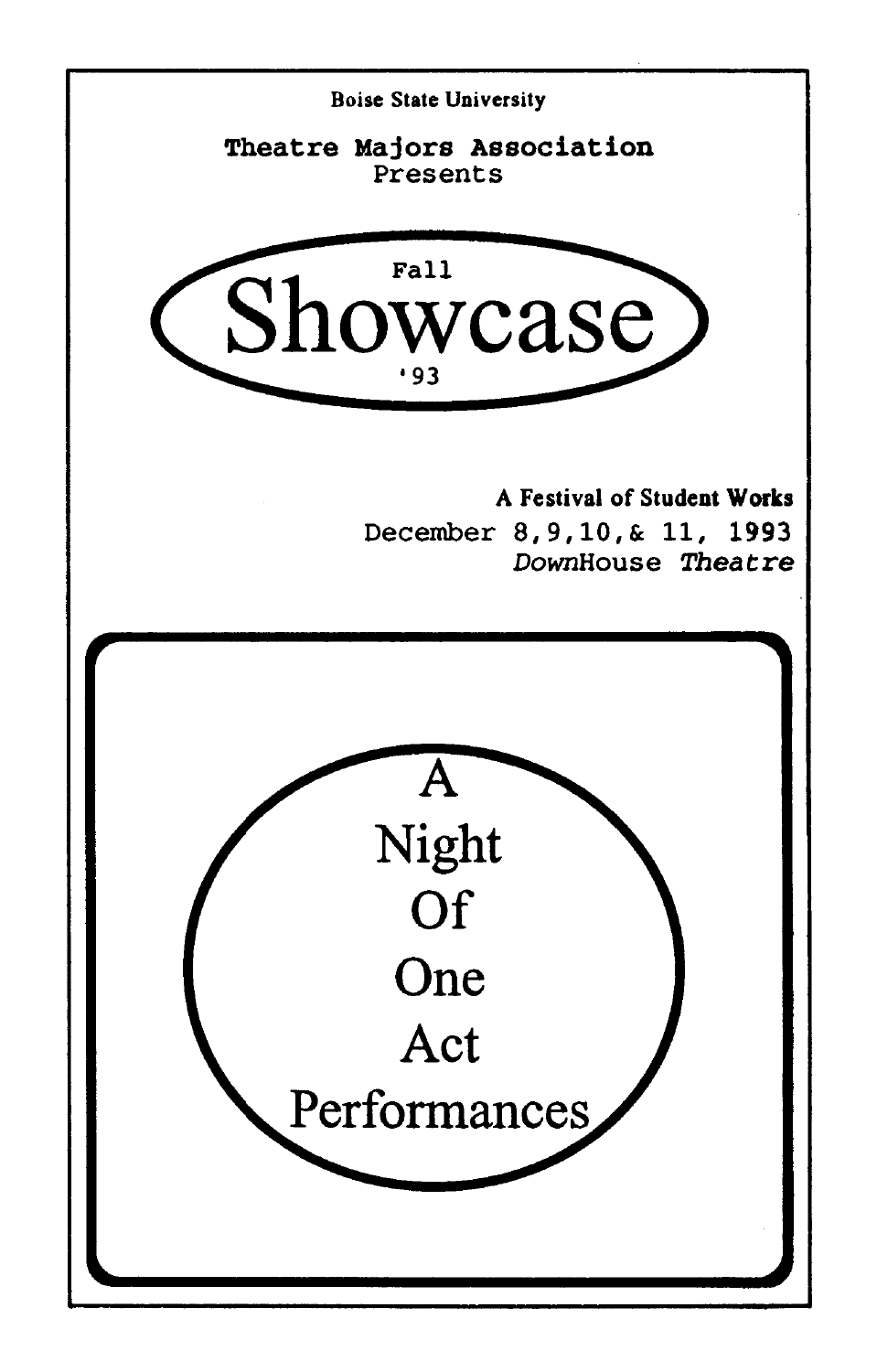#### **Casts**

**Untitled** By: Ashley Martell Directed By: Felicia Graybeal Jymmie Sue Thompson Becky Graham KatieAnn Skogsberg **John Hadley** Jim Oliviero

**The Emerald Forester** By: Tom Donahoe

Directed By: Gus Pollio

Alex..........Rick Bean Rich ........• Jim Oliviero Brad...........Jeff Lawrence Tanya .......... Toni Rayborn Lisa .......... Sheri Novak Felicia .......... John Dugard

**Soiled** By: David Klein

Directed By: Rick Bean Matt .......... Jeff Lawrence Cindy ..•...•... Sally Eames

**The Policy** By: Tom Donahoe

Directed By: James Fisk Prof. Debbie .......... Sally Eames Ted .......... Rick Bean Jane..........Sheri Novak Bob .......... Jeff Lawrence John ......... .Jim Oliviero Carol. ......... Becky Graham Alice .......... Toni Rayborn Antonia .......... Jymmie Sue Thompson

**Danny's List** By: Tom Donahoe

Directed By: John Hadley Danny..........Rick Bean Jim, .........Jim Oliviero Woman..........Jymmie Sue Thompson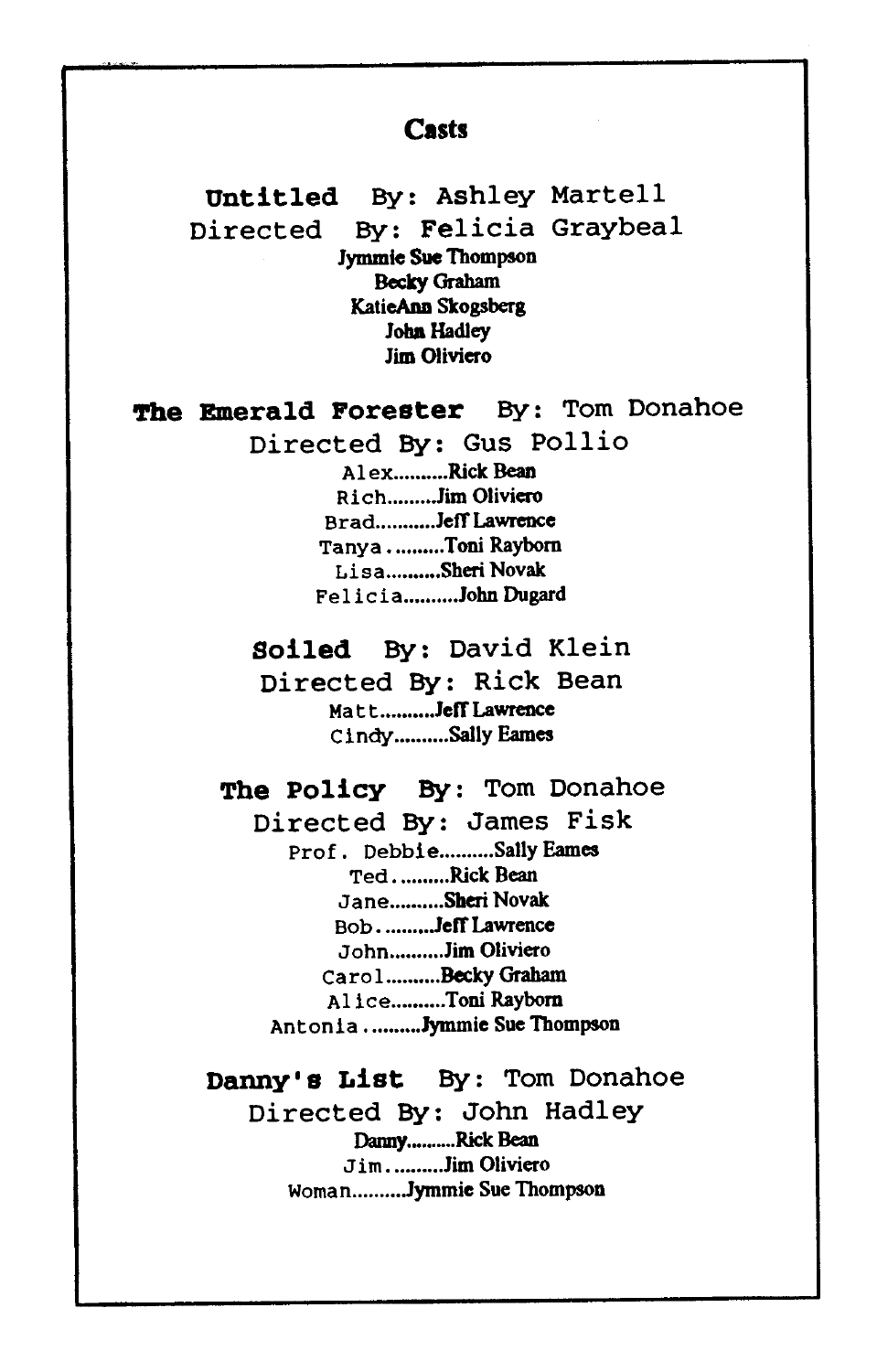## Entrance Of The Gladiators

By: David Klein

Directed By: Lonnie Holcomb Ring Leader .......... John Hadley Frumpy .......... Sally Eames Bearded Woman..........Becky Graham Lion Tamer .......... Toni Rayborn Priest .......... Alan Hauman Lawyer State..........Jim Oliviero Lawyer Porn .......... Sheri Novak Picketeer ......... .Jymmie Sue Thompson

#### For I Have Sinned By: Tom Donahoe

Directed By: Anthony Casper Sean .......... Rick Bean Priest .......... Jim Oliviero

The Haircut By: Tom Donahoe Directed By: Allyn Krueger Connie .......... KatieAnn Skogsberg Paula .......... Toni Rayborn Man .......... Jim Oliviero

#### Production Crew

SOUND: Brent Johnson Lighting: Joe Bruce Lighting Design: John Hadley KatieAnn Skogsberg Stage Manager: Kelly Weston Set construction: John Hadley Tech Lab Students Publicity: Marc Malone

### Special Thanks

Idaho Shakespeare Festival &

All Those Whose Time And Effort Made This Production Possible